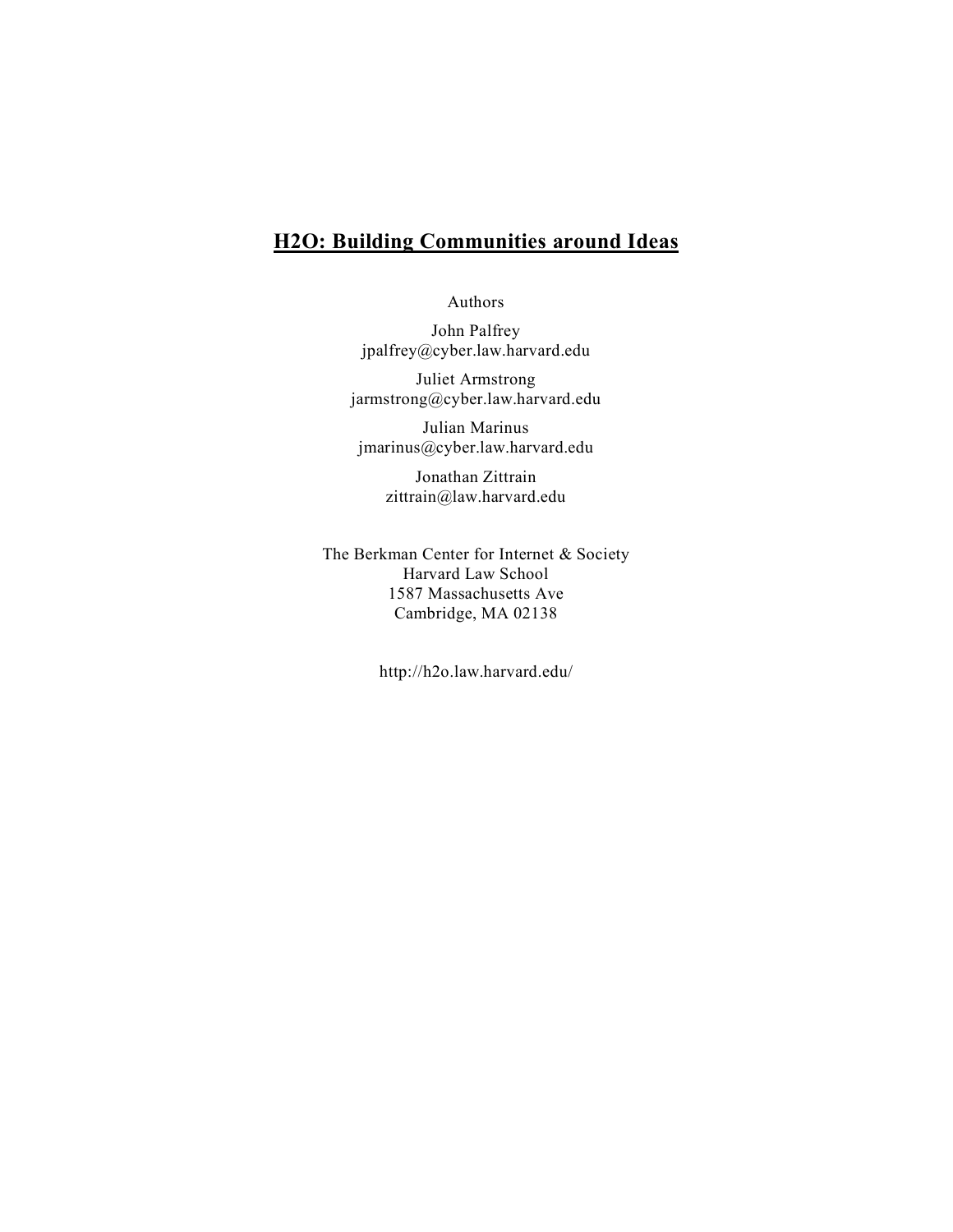### **1. Abstract**

This demonstration will showcase the H2O project at the Berkman Center for Internet  $\&$ Society in general and the H2O Rotisserie discussion tool specifically. H2O is a nonprofit software development project that develops innovative educational tools designed not only to improve the academic educational experience but also to export the best parts of that experience outside of the academy. The Rotisserie is the most successful tool developed by the H2O project: a structured discussion tool that solves many of the problems of using an online discussion system to facilitate productive, meaningful discourse. The Berkman Center has successfully used H2O tools to promote productive civic discussion about pressing Internet and law issues.

### **2. H2O and The Berkman Center**

The H2O project is a nonprofit software development project hosted at the Berkman Center for Internet & Society at Harvard Law School. The vision of the H2O project is to encourage the growth of a more open, connected set of intellectual communities than those currently in existence through the use of innovative new teaching technologies. In particular, we focus on introducing inventive methods of interaction that allow these communities to form in new ways. H2O encourages communities to develop around ideas, not institutions. Rather than segregating users based on which school they happen to attend or, indeed, whether they happen to attend school at all, the system encourages users to interact with one another in focused ways based on the specific ideas they are addressing at the time: users from a crosssection of communities can gather to address the details of a recently passed piece of legislation or the implications of a particular news item, rather around local communities of school or ideology.

The Internet has been built out with special attention and success to schools across the country and around the world. Yet mainstream educational software has progressed little beyond either online workbooks with flat multiple choice drills or an amalgam of chat rooms, static Web pages, and threaded bulletin board messaging made available to students under the umbrella of a given class or school. Classrooms and dormitories are linked to the Net, and those seeking educational applications say: "Now what?" Traditional educational research projects, likewise, have largely failed to establish network effects and, as one consequence, have not resulted in the integration of helpful new teaching technologies into mainstream usage within schools, much less between schools and other intellectual communities. We believe that, with the right structure, the global Net can become indispensable to a variety of teaching environments—and we have tested this belief through a series of pilot projects implemented at Harvard Law School and elsewhere. These projects seek to answer the surprisingly difficult question of how to help teachers, unobtrusively but effectively, inspire and lead their students through the use of networked technologies, fostering online intellectual communities with innovative tools that fundamentally differ from existing educational systems.

Core to the mission of the Berkman Center is the education of the public about technologies that have deep effects on society and about societal laws that have deep effects on technologies. Since its founding, the Berkman Center has experimented with the use of H2O tools to encourage the public to educate themselves about and involve themselves with Internet and law issues. To this end, the Berkman Center has hosted a number of online lecture and discussion series freely accessible to the public. These series have addressed a wide range of Internet and law issues, including privacy, the digital divide, Internet name dispute policy, and violence against women on the Internet. The Berkman Center also hosts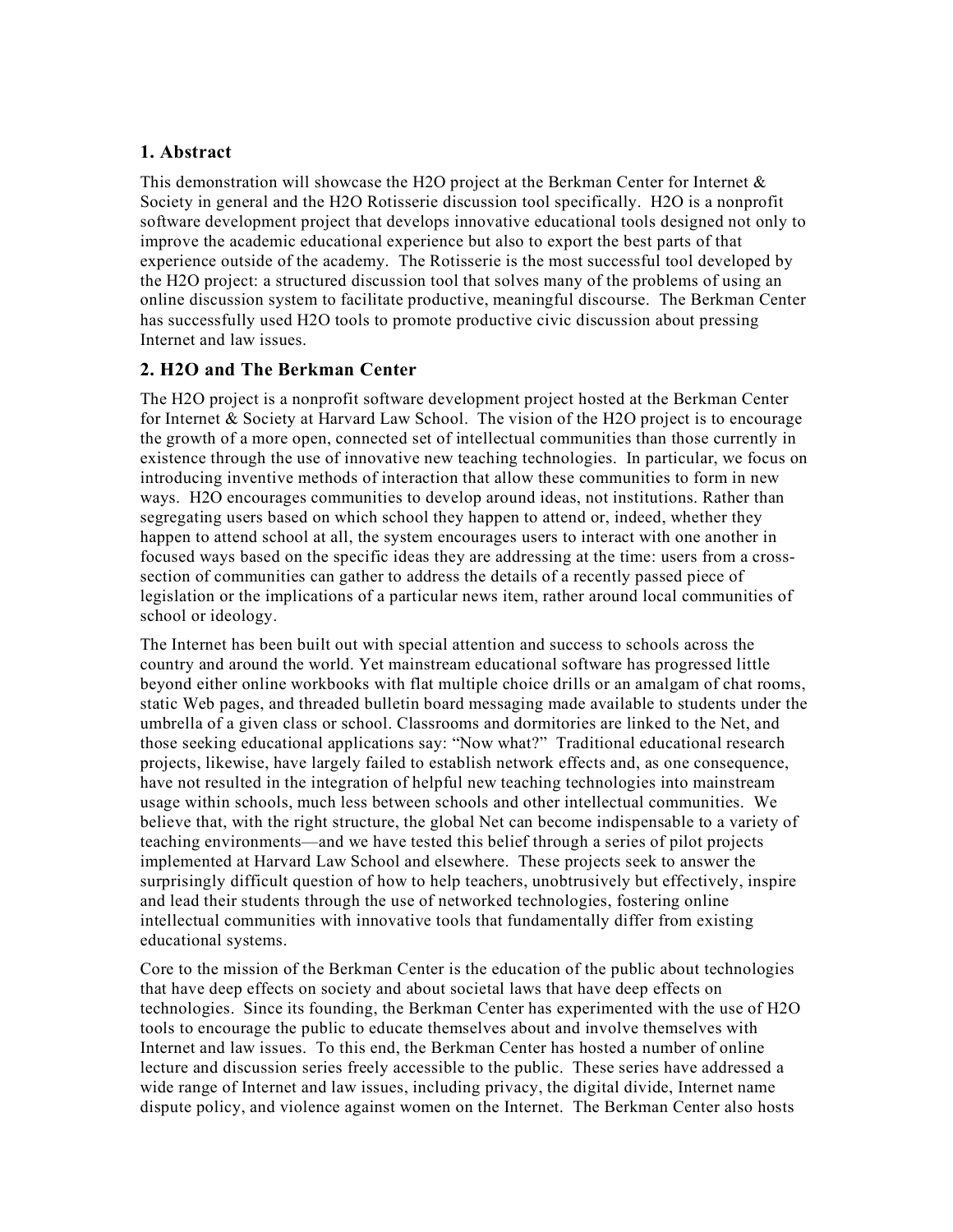its Internet Law conference twice a year, through which it educates professionals about the current state of Internet law through both online and in person sessions. And the Berkman Center has actively sought to include the public in Internet Corporation for Assigned Names and Numbers (ICANN) deliberations by webcasting and providing online forums for discussions of ICANN meetings.

## **3. The Rotisserie**

The most ambitious and successful tool developed by the H2O project has been the Rotisserie structured discussion tool. The Rotisserie provides a unique platform for civic discussion that facilitates discourse that is more thoughtful, more democratic, and less balkanized that discussions hosted by traditional threaded messaging systems.

The Rotisserie implements an innovative approach to online discussion that encourages measured, thoughtful discourse in a way that traditional, threaded messaging systems cannot. In contrast to the completely asynchronous, broadcast-to-broadcast mode of existing threaded messaging systems, the Rotisserie adds structure to both the timing and the flow of the discussion. The timing of the discussion is broken into semi-synchronous rounds. Users are allowed to post responses at any time, but their responses are not published to other users until the deadline for the current round passes. Traditional threaded messaging systems foster a bias for posting quickly, since the users who post first are most likely to be read by the greatest number of participants and therefore most likely to generate responses. The Rotisserie eliminates this bias, allowing users to take the time to craft their responses thoughtfully rather than competing with other participants to post quickly.

Moreover, this timing structure provides the opportunity for the system to control the flow of the discussion by distributing responses to specific users for further discussion at the end of each round, ensuring that every post is distributed to at least one other user for comment and that each user has exactly one post to which to respond. By controlling the flow of discussion, the Rotisserie democratizes the discussions, performing the same function that a careful seminar teacher does -- making sure everyone gets a chance to participate by encouraging garrulous students to contribute less and shy students to contribute more. Unlike a seminar teacher, the Rotisserie can scale to hundreds and even thousands of users, since it requires no manual intervention to make these assignments.

Lastly, the Rotisserie system includes support for discussion not only within a given community, but also between many different communities at once, allowing, for instance, an Internet law class at Harvard Law School to participate in a discussion about digital rights management with an engineering course at MIT, a local radio show audience that has just listened to a show on the topic, and a public Internet & society discussion forum. This last feature is perhaps the most important for civic discussion, since it encourages participation based on a specific topic rather than on community affiliation. Traditional threaded messaging systems often balkanize Internet users into communities of ideology, which function more as support groups for people with similar beliefs than as centers for meaningful discourse. By facilitating discussion between different communities as well as within them, the Rotisserie encourages thoughtful, productive discussions between people who do not share the same central assumptions and ideologies.